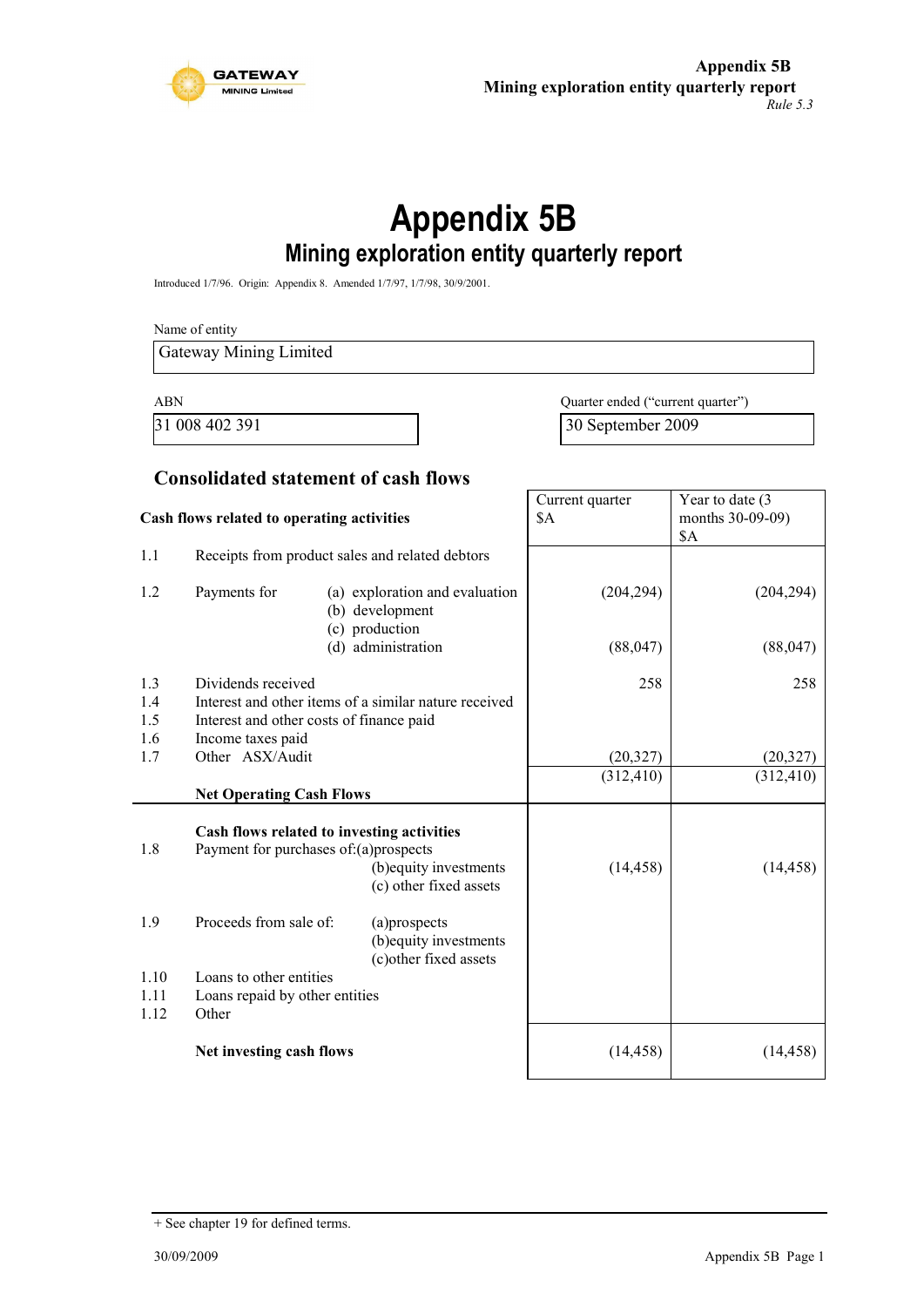

|      |                                                   | Current quarter | Year to date (3 months) |
|------|---------------------------------------------------|-----------------|-------------------------|
|      |                                                   | \$A             | $30-09-09$              |
|      |                                                   |                 | \$A                     |
| 1.13 | Total operating and investing cash flows (brought | (326, 868)      | (326, 868)              |
|      | forward)                                          |                 |                         |
|      | Cash flows related to financing activities        |                 |                         |
| 1.14 | Proceeds from issues of shares, options, etc.     | 500,000         | 500,000                 |
| 1.15 | Proceeds from sale of forfeited shares            |                 |                         |
| 1.16 | Proceeds from borrowings                          |                 |                         |
| 1.17 | Repayment of borrowings                           |                 |                         |
| 1.18 | Dividends paid                                    |                 |                         |
| 1.19 | Other (provide details if material)               | (30,000)        | (30,000)                |
|      | Net financing cash flows                          | 470,000         | 470,000                 |
|      |                                                   |                 |                         |
|      | Net increase (decrease) in cash held              | 143,132         | 143,132                 |
| 1.20 | Cash at beginning of quarter/year to date         | 233,416         | 233,416                 |
| 1.21 | Exchange rate adjustments to item 1.20            |                 |                         |
| 1.22 | Cash at end of quarter                            | 376,548         | 376,548                 |

### **Payments to directors of the entity and associates of the directors Payments to related entities of the entity and associates of the related entities**

|      |                                                                  | Current quarter<br>\$Α |  |
|------|------------------------------------------------------------------|------------------------|--|
| 1.23 | Aggregate amount of payments to the parties included in item 1.2 | 7,150                  |  |
| 1.24 | Aggregate amount of loans to the parties included in item 1.10   |                        |  |
|      |                                                                  |                        |  |

1.25 Explanation necessary for an understanding of the transactions

### **Non-cash financing and investing activities**

2.1 Details of financing and investing transactions which have had a material effect on consolidated assets and liabilities but did not involve cash flows

2.2 Details of outlays made by other entities to establish or increase their share in projects in which the reporting entity has an interest

<sup>+</sup> See chapter 19 for defined terms.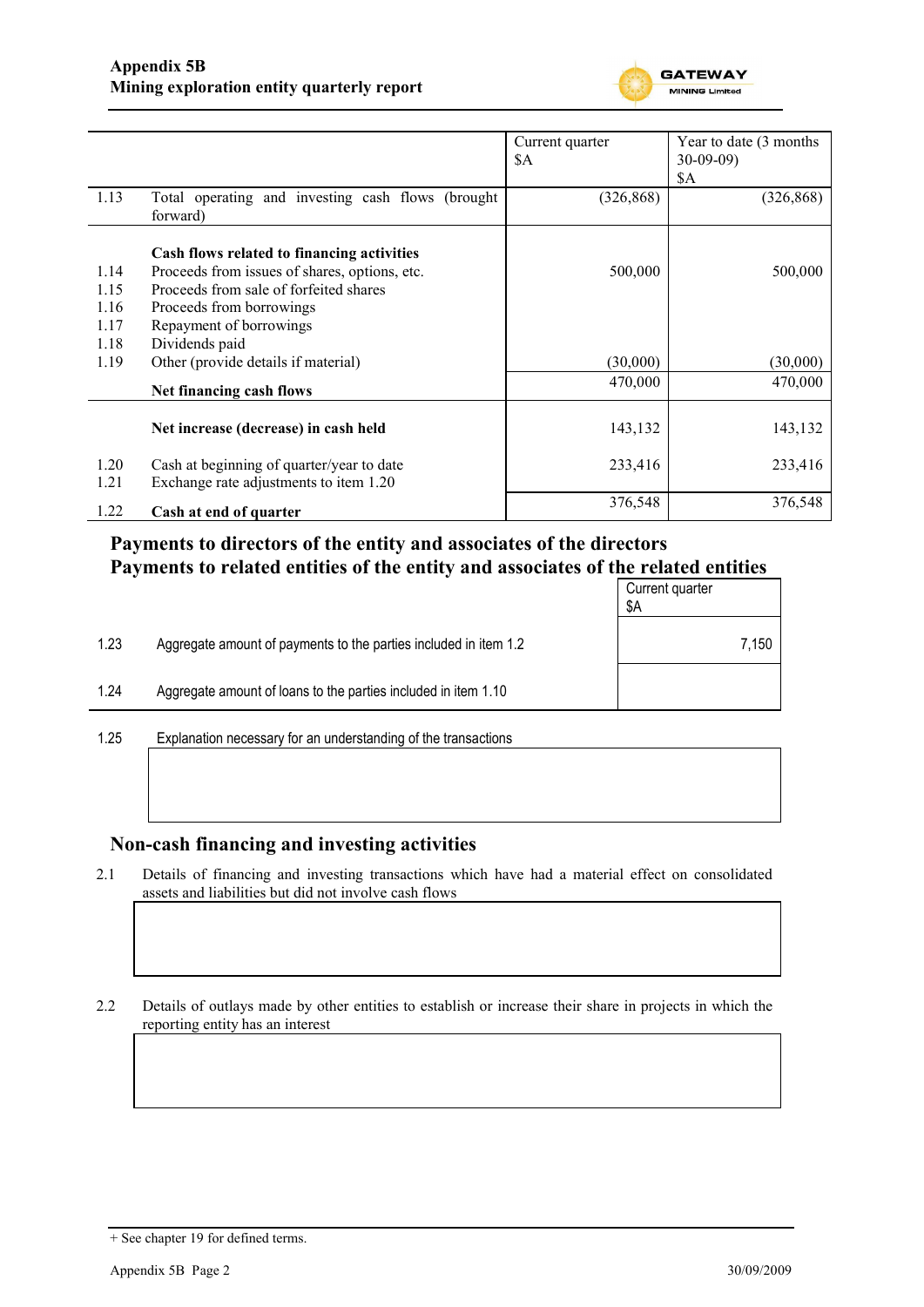

### **Financing facilities available**

*Add notes as necessary for an understanding of the position.*

|     |                             | Amount available<br>\$A'000 | Amount used<br>\$A'000 |
|-----|-----------------------------|-----------------------------|------------------------|
| 3.1 | Loan facilities             |                             |                        |
| 3.2 | Credit standby arrangements |                             |                        |
|     |                             |                             |                        |

### **Estimated cash outflows for next quarter**

|     | <b>Total</b>               |         |
|-----|----------------------------|---------|
|     |                            | 180,000 |
| 4.2 | Development                |         |
|     |                            |         |
| 4.1 | Exploration and evaluation | 180,000 |
|     |                            | \$A     |

# **Reconciliation of cash**

| Reconciliation of cash at the end of the quarter (as<br>shown in the consolidated statement of cash flows) to<br>the related items in the accounts is as follows. |                                                  | Current quarter<br>\$A | Previous quarter<br>\$A |
|-------------------------------------------------------------------------------------------------------------------------------------------------------------------|--------------------------------------------------|------------------------|-------------------------|
| 5.1                                                                                                                                                               | Cash on hand and at bank                         | 376,548                | 233,416                 |
| 5.2                                                                                                                                                               | Deposits at call                                 |                        |                         |
| 5.3                                                                                                                                                               | Bank overdraft                                   |                        |                         |
| 5.4                                                                                                                                                               | Other (provide details)                          |                        |                         |
|                                                                                                                                                                   | <b>Total: cash at end of quarter (item 1.22)</b> | 376,548                | 233,416                 |

### **Changes in interests in mining tenements**

|     |                                                                     | Tenement reference                                                | Nature of<br>interest<br>(note (2)) | Interest at<br>beginning<br>of quarter | Interest at<br>end of<br>quarter |
|-----|---------------------------------------------------------------------|-------------------------------------------------------------------|-------------------------------------|----------------------------------------|----------------------------------|
| 6.1 | Interests in mining<br>tenements relinquished,<br>reduced or lapsed | P53/1325 to 1329,<br>P57/1132, 1156 to 1162,<br>1165,1166         |                                     | 75%                                    | $0\%$                            |
|     |                                                                     | P53/1303 to 1306,<br>P57/1133, 1136, 1163,<br>1164, 1167 to 1170, |                                     | 100%                                   | $0\%$                            |
| 6.2 | Interests in mining<br>tenements acquired or<br>increased           |                                                                   |                                     |                                        |                                  |

<sup>+</sup> See chapter 19 for defined terms.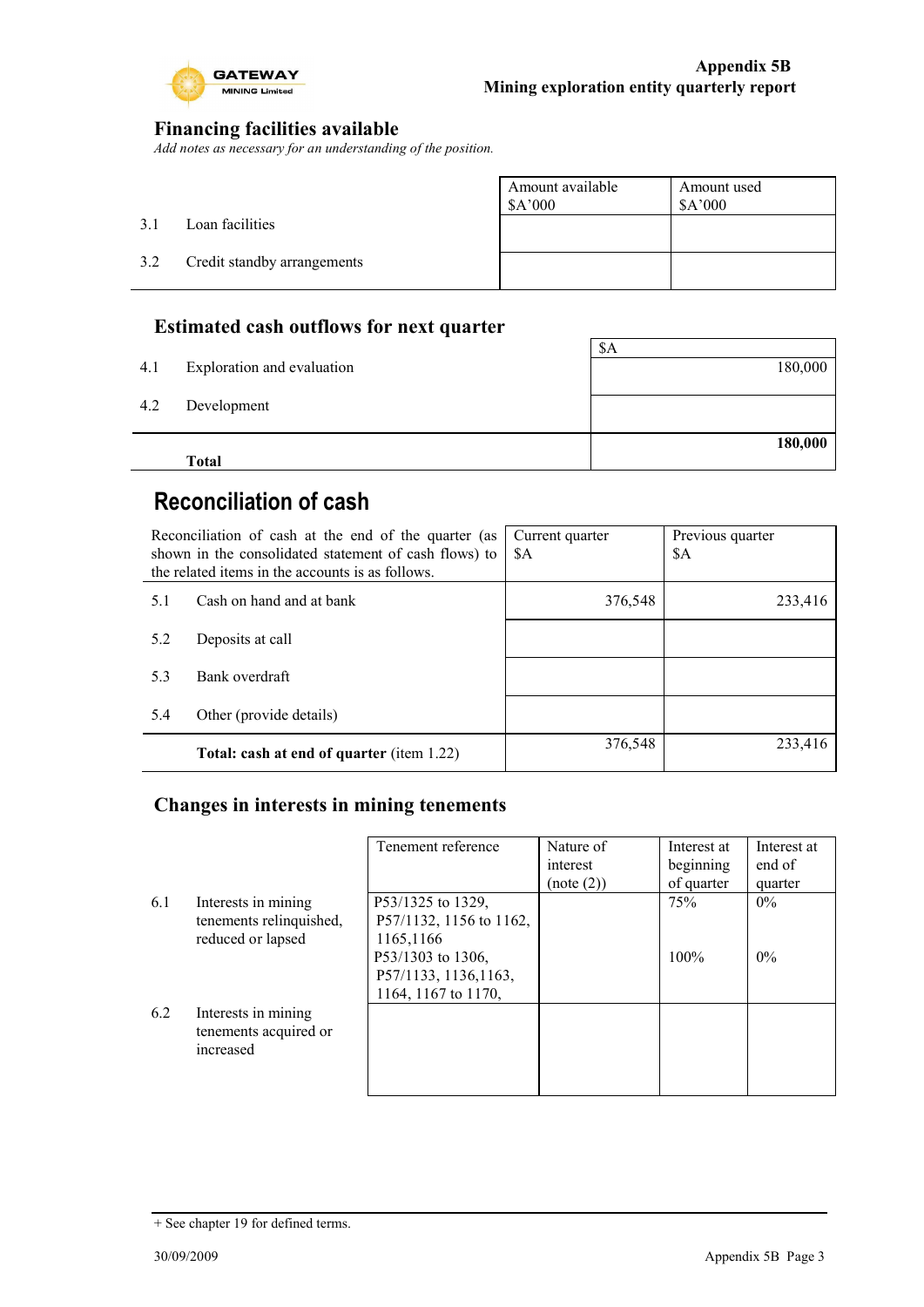

#### **Issued and quoted securities at end of current quarter**

*Description includes rate of interest and any redemption or conversion rights together with prices and dates.*

|      |                                     | Total number | Number quoted | Issue price per    | Amount paid up per    |
|------|-------------------------------------|--------------|---------------|--------------------|-----------------------|
|      |                                     |              |               | security (see note | security (see note 3) |
| 7.1  | Preference                          |              |               | $3)$ (cents)       | (cents)               |
|      | <sup>+</sup> securities             |              |               |                    |                       |
|      | (description)                       |              |               |                    |                       |
| 7.2  | Changes during                      |              |               |                    |                       |
|      | quarter                             |              |               |                    |                       |
|      | (a) Increases                       |              |               |                    |                       |
|      | through issues                      |              |               |                    |                       |
|      | (b) Decreases                       |              |               |                    |                       |
|      | through returns of<br>capital, buy- |              |               |                    |                       |
|      | backs,                              |              |               |                    |                       |
|      | redemptions                         |              |               |                    |                       |
| 7.3  | +Ordinary                           | 116,372,962  | 116,372,962   |                    |                       |
|      | securities                          |              |               |                    |                       |
|      |                                     |              |               |                    |                       |
| 7.4  | Changes during                      | 6,250,000    | 6,250,000     | 8 cents            |                       |
|      | quarter<br>(a) Increases            |              |               |                    |                       |
|      | through issues                      |              |               |                    |                       |
|      | (b) Decreases                       |              |               |                    |                       |
|      | through returns of                  |              |               |                    |                       |
|      | capital, buy-backs                  |              |               |                    |                       |
| 7.5  | <sup>+</sup> Convertible            |              |               |                    |                       |
|      | debt securities                     |              |               |                    |                       |
| 7.6  | (description)<br>Changes during     |              |               |                    |                       |
|      | quarter                             |              |               |                    |                       |
|      | (a) Increases                       |              |               |                    |                       |
|      | through issues                      |              |               |                    |                       |
|      | (b) Decreases                       |              |               |                    |                       |
|      | through securities                  |              |               |                    |                       |
|      | matured,                            |              |               |                    |                       |
| 7.7  | converted<br><b>Options</b>         |              |               | Exercise price     | Expiry date           |
|      | (description and                    |              |               |                    |                       |
|      | conversion factor)                  | 4,000,000    |               | 30 cents           | 30 November 2011      |
|      |                                     | 6,250,000    |               | 15 cents           | 30 June 2011          |
|      |                                     |              |               |                    |                       |
|      |                                     |              |               |                    |                       |
| 7.8  | Issued during<br>quarter            | 6,250,000    |               | 15 cents           | 30 June 2011          |
| 7.9  | <b>Exercised</b> during             |              |               |                    |                       |
|      | quarter                             |              |               |                    |                       |
| 7.10 | <b>Expired during</b>               |              |               |                    |                       |
|      | quarter                             |              |               |                    |                       |
| 7.11 | <b>Debentures</b>                   |              |               |                    |                       |
|      | (totals only)                       |              |               |                    |                       |
| 7.12 | <b>Unsecured notes</b>              |              |               |                    |                       |
|      | (totals only)                       |              |               |                    |                       |
|      |                                     |              |               |                    |                       |

<sup>+</sup> See chapter 19 for defined terms.